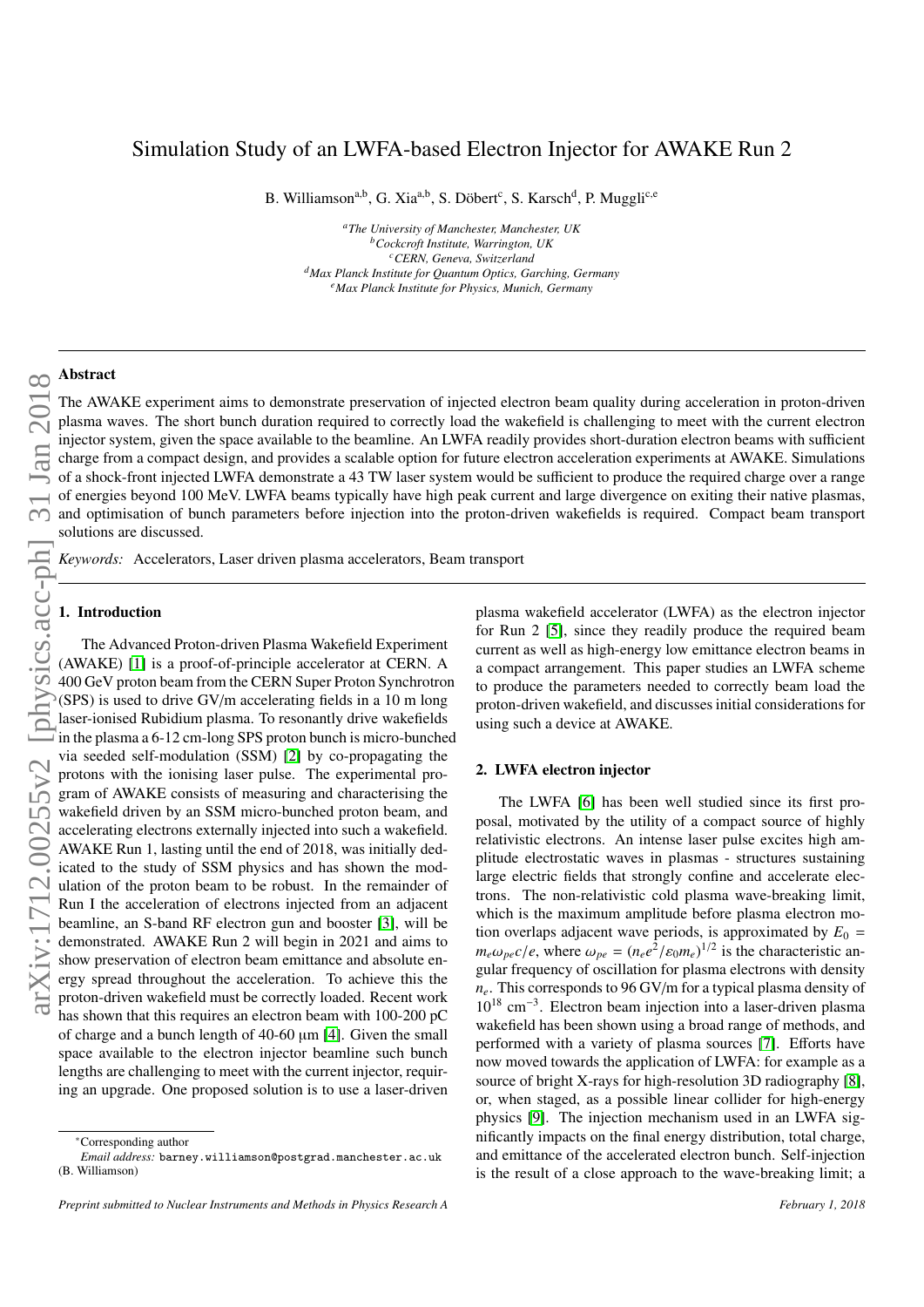laser pulse intensity and plasma density are selected such that while some charge is injected the accelerating structure is not destroyed. This can lead to strongly peaked GeV-scale electron spectra using a relatively straightforward plasma source [\[10\]](#page-3-9), however once wave-breaking is initiated control over the injection is lost. The threshold at which wave-breaking begins is sensitive to small non-uniformities in the laser driver that vary between shots, leading to significant fluctuations in the quantity and final energy distribution of injected electrons. More reproducible beams of even higher quality are produced when the injection mechanism is separated from the acceleration process. Optical triggering with dedicated laser pulses enables precise control of the injected charge and final energy, and has been used to produce energy spreads of around 1% [\[11\]](#page-3-10).

Shock-front injection [\[12,](#page-3-11) [13\]](#page-3-12) occurs with a rapid drop in plasma density facilitated by placing an obstacle in the supersonic flow of a Helium gas jet. The resulting hydrodynamic shock forms between two regions of different densities  $n_1$  and  $n_2$  <  $n_1$ , where the maximum plasma density  $n_1$  is set low enough to inhibit self-injection for a given laser intensity. An idealised longitudinal plasma electron density profile is shown in figure [1a](#page-1-0). For the presented simulations  $n_1$  and  $n_2$  correspond to *<sup>n</sup><sup>e</sup>*,*peak* and *<sup>n</sup><sup>e</sup>*,*plateau* in table [1,](#page-1-1) respectively. If the density transition happens over a distance on the order of a plasma wavelength,  $\lambda_{pe} = 2\pi c/\omega_{pe}$ , the charge build up behind a propagating laser pulse is rephased into the longer accelerating potential of the new wakefield, formed in the lower density region *n*<sup>2</sup> [\[14\]](#page-3-13). A fraction of electrons from the first plasma wave behind the laser pulse are effectively injected, typically with a stable absolute energy spread  $\Delta E$  and small normalised emittance  $\varepsilon_n$ [\[13\]](#page-3-12), because the injection only occurs at the density transition. Within the limit of dephasing, electron energy may be tuned by varying the acceleration length, either by changing the position of the transition in the gas jet, or with gas jets of different sizes. So long as the laser intensity remains low enough to inhibit self-injection for the chosen plasma density, the quantity of injected charge can be varied with the peak value of the laser pulse's normalised vector potential  $a_0 \approx 0.85 \times 10^{-9} \lambda_{\mu m} I^{1/2}$ , where  $\lambda$  is the laser wavelength in units of micrometres and where  $\lambda_{\mu m}$  is the laser wavelength in units of micrometres and *I* is its intensity in  $W/cm^2$ . This is because a larger perturbation in plasma electron density follows a stronger laser pulse tion in plasma electron density follows a stronger laser pulse, so that more electrons are available to be injected at the transition. These characteristics make shock-front injection a scalable source of good quality and reproducible electron beams.

Particle-in-cell (PIC) simulations in EPOCH [\[15\]](#page-3-14) with twodimensional slab geometry have been performed to model a shock-front injected LWFA. A range of laser and plasma parameters to produce the required charge for the Run 2 electron injector with a beam energy above 100 MeV are investigated. All simulations have window dimensions of  $60 \times 60$  µm, 3000 cells in the longitudinal and 600 in the transverse direction respectively, and 4 macroparticles per cell. Modelling an LWFA in such a two-dimensional geometry has two limitations that are relevant to this work. Firstly, the automatic weighting given to each macroparticle is not representative of the total number of electrons present in the laser-plasma interaction: because the electron density is a three-dimensional variable an assumption

<span id="page-1-1"></span>

| Table 1: Basic simulation parameters     |                                      |
|------------------------------------------|--------------------------------------|
| Laser pulse at focus                     |                                      |
| $\lambda$                                | 800 nm                               |
| a <sub>0</sub>                           | 2.3                                  |
| $w_0$ (FWHM radius)                      | $11 \mu m$                           |
| $\tau$                                   | $22$ fs                              |
| Plasma                                   |                                      |
| $n_{e,peak}$                             | $9 \times 10^{18}$ m <sup>-3</sup>   |
| $n_{e,plateau}$                          | $5.4 \times 10^{18}$ m <sup>-3</sup> |
| Total length                             | $1.5 \text{ mm}$                     |
| Beam parameters after 1.5 mm propagation |                                      |
| Charge                                   | $114 \,\mathrm{pC}$                  |
| E                                        | 112.7 MeV                            |
| $\Delta E/E$                             | $20.4\%$                             |
| $\varepsilon_{n,v}$                      | $0.39$ mm mrad                       |
| $\sigma_{x,y}$                           | $1.5 \mu m$                          |
| $\sigma_z$                               | $2.0 \mu m$                          |
|                                          |                                      |



<span id="page-1-0"></span>Figure 1: The electron number density  $n_e$  used in the simulation to model the supersonic gas jet density profile is shown in **a**. A charge density plot and energy spectrum of the injected electron bunch at 1 mm propagation are shown in b and c respectively to demonstrate the LWFA bubble structure. Z is the direction of laser pulse propagation, perpendicular to the vertical direction Y.

must be made on the extent of the laser-plasma interaction in the non-simulated third dimension, when estimating the total number of electrons. This is taken to be the FWHM diameter of the laser pulse when estimating the presented bunch charges. Simulations with 2.5 times more macroparticles than the basic simulation show the injected bunch charge to remain at 97% of the original value. Secondly, relativistic self-focusing of the laser pulse is proportional to  $w_0$  in two-dimensions and  $w_0^2$  in three. Therefore self-focusing develops at a slower rate in a two-dimensional simulation, and the laser intensity required to produce a given regime of laser-plasma interaction may be overestimated. Table [1](#page-1-1) shows a set of simulation parameters used to produce an electron beam with a sufficient charge of 114 pC for loading the proton-driven wakefield but a bunch length of  $\sigma_z$  = 2 µm or 6.7 fs. The resulting peak current of 17 kA will result in beam loading effects on the proton-driven wakefield, causing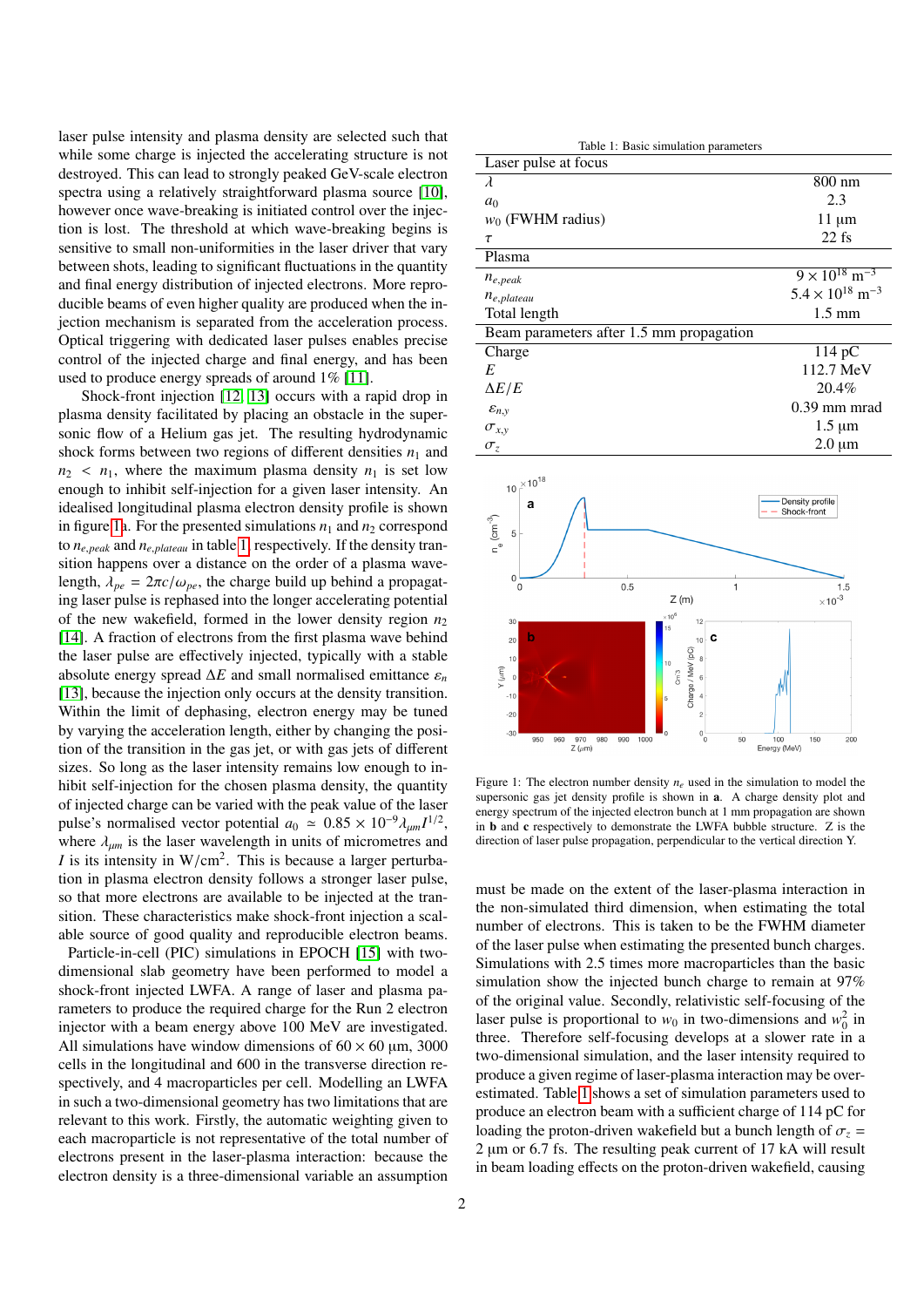inefficient acceleration and degradation of witness beam quality. This is a significant challenge of using an LWFA electron injector at AWAKE, and methods to extend  $\sigma_z$  must be investigated.



<span id="page-2-0"></span>Figure 2: PIC simulation results in a show a falling  $\Delta E/E$  ( $\diamond$ ) and small variation in  $\varepsilon_{n,y}(\circ)$  for increasing final energy of the injected electron bunch. A broader distribution of energies with a lower average value is seen in b for the injected bunch with  $a_0 = 2.5$  (solid line), compared to the basic simulation (dashed line). Longitudinal wakefields are laid over charge density plots for  $a_0 = 2.3$  and  $a_0 = 2.5$  in **c** and **d** respectively. Both indicate beam loading, however in the  $a_0 = 2.5$  case  $E_z$  shows greater variation along the bunch length, which could result in a larger energy spread within the bunch.

An absolute energy spread of  $\Delta E \approx 23$  MeV is found to be stable throughout a range of increasing gas jet size from 1.5 mm to 2 mm in 0.1 mm steps. This results in a relative energy spread <sup>∆</sup>*E*/*<sup>E</sup>* decreasing as *<sup>E</sup>* increases, as seen in figure [2a](#page-2-0), a trend consistent with experimental observation [\[13\]](#page-3-12). The normalised vertical emittance  $\varepsilon_{n,y}$  remains low, below 0.6 mm mrad in the simulated energy range. Excessive beam loading effects on the laser-driven wakefield may contribute to ∆*E*, as a bunch of charges will modify the wakefield experienced by constituent particles, resulting in a lower overall accelerating gradient that also varies along the bunch. For sufficiently high beam currents such effects become detrimental to acceleration. Figure 2b shows that when  $a_0$  is increased from 2.3 to 2.5 a higher total charge of 244 pC is injected, and the bunch now has  $E = 83.7$  MeV and  $\Delta E/E = 46.6\%$ . The longitudinal electric field  $E_z$ , shown for both values of  $a_0$  in figures [2c](#page-2-0),d, is modified by the bunch fields, showing evidence of beam loading. This is more pronounced for  $a_0 = 2.5$ , due to the higher bunch charge. As a result beam loading effects are likely to contribute to the modified energy spectrum seen in figure 2b and the quality of simulated bunches in general. However, the extent to which beam loading impacts the energy distribution is less clear. A higher laser intensity may be sufficient to initiate wave-breaking and self-injection, a source of additional charge, but interaction between the shock-front and self-injection mechanisms may itself impact on the final energy spectrum when  $a_0$  is increased. Nonetheless beam loading may be optimised to reduce ∆*E*. Owing to the simulation geometry a derived charge density for

the beam will not be representative of the real value, making it challenging to evaluate beam loading effects precisely.

### 3. Beam transport considerations

It is important to understand how the electron beam parameters evolve once leaving the gas jet so that they can be optimised prior to injection. The laser-driven wakefield provides strong linear transverse focusing of the electron beam. On exiting the plasma this is lost and the beam diverges due to its finite emittance. An electron beam from the basic simulation is implemented in the space-charge tracking code ASTRA [\[16\]](#page-3-15). Figure [3d](#page-3-16) shows the beam's free propagation in vacuum tracked over a metre. Transverse beam sizes  $\sigma_{xx}$  grow significantly, and while the bunch duration  $\sigma_z$  increases slightly it remains close<br>to its value at generation. Tracking was performed both with to its value at generation. Tracking was performed both with and without space-charge forces, demonstrating  $\varepsilon_{n,v}$  growth in both cases. Partly this is accounted for by space-charge effects, although the intrinsic growth of  $\varepsilon_n$  during free propagation is seen in electron beams with large energy spread and di-vergence [\[17\]](#page-3-17). As  $\sigma_z$  remains small the need for longitudinal phase space manipulation of the electron beam before injection into the proton-driven wakefield is more apparent. Focusing is also needed to reduce the transverse beam sizes, ideally to 5.25 µm, used in AWAKE electron injection studies [\[4\]](#page-3-3). In Run 2 the AWAKE plasma source will be replaced with two separate vapour vessels, one for modulating the proton beam and one for acceleration. This presents an opportunity to place the LWFA injector in the space between, on-axis with the proton beam. Because space is limited, to 1 m or less to avoid proton beam divergence and a sub-optimal accelerating wakefield, injector components should be compact. To facilitate symmetric focusing a quadrupole triplet could be placed after the LWFA. The thin lens approximation is valid if the length *l* of a quadrupole is small compared to its focal length  $f$ , and in this case the strength of a quadrupole is given by  $k = 1/(fl) = (eg)/p$  where *g* is the magnetic gradient and *e* and *p* are the charge and momentum respectively of a particle within the magnetic field. Alternatively:

$$
k[m^{-2}] = 0.2998 \frac{g[T/m]}{p[GeV/c]}
$$
 (1)

For an electromagnetic quadrupole with  $g = 15$  T/m and  $l = 20$  cm the focal length for a 113 MeV electron beam is 12.6 cm, and over a metre in a triplet configuration. Focal lengths could be decreased with larger magnets but again this would exceed the spatial restraints of an on-axis LWFA injector. Additionally space for final focusing optics would be required to align the drive laser using, for example, plasma-mirror tape [\[9\]](#page-3-8). One possibility to achieve compact focusing is with permanent magnetic quadrupoles (PMQs), since they have magnetic gradients up to 560 T/m [\[18\]](#page-3-18) and cm-scale focal lengths. A simple magnetic lattice was added to the simulation in ASTRA consisting of three PMQ lenses of 236 T/m, 539 T/m, and 471 T/m, each 30 mm in length. Focused beam sizes for a range of electron bunch energy spreads are plotted in figures [3a](#page-3-16)-c.